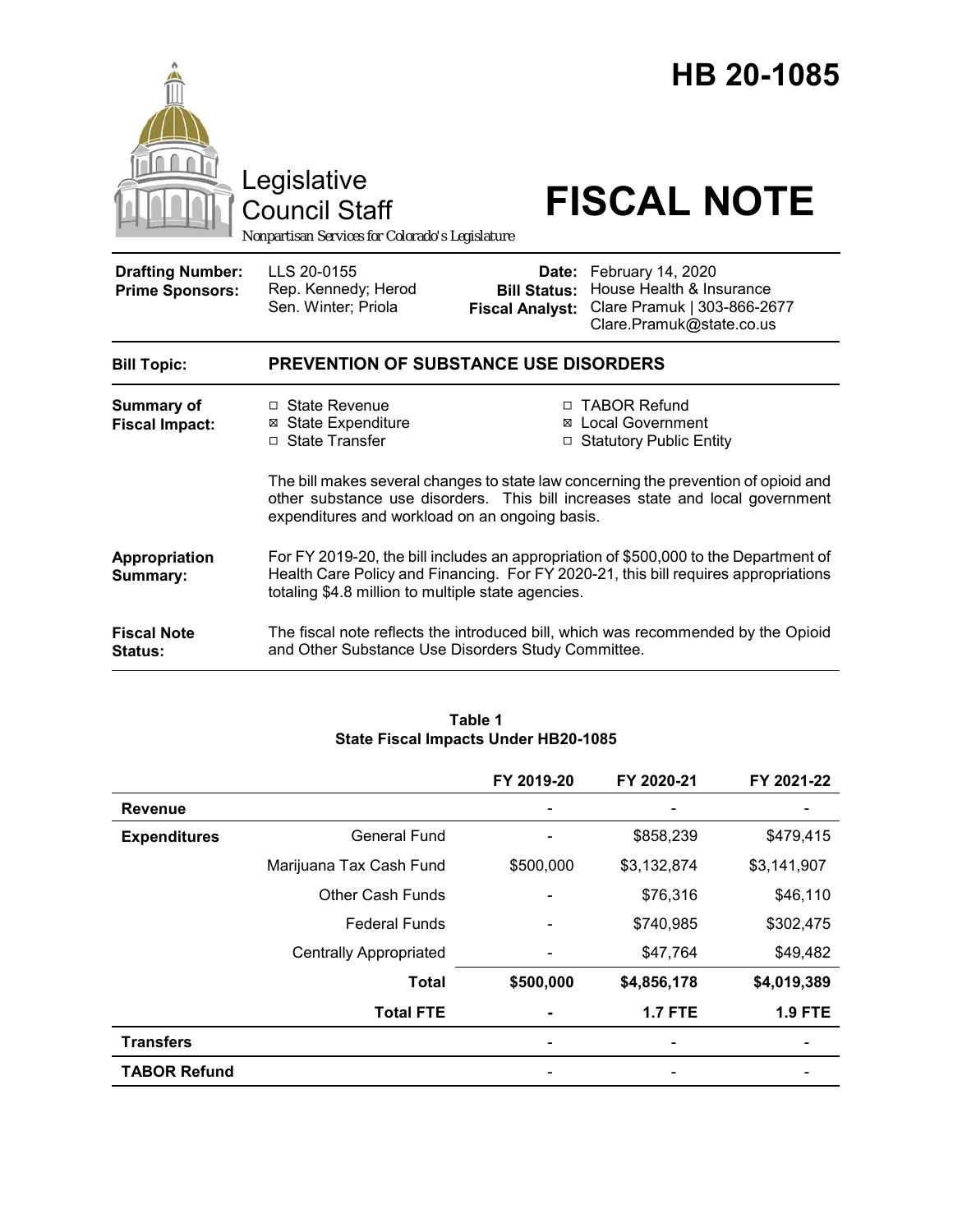## **Summary of Legislation**

The bill makes several changes to state law concerning the prevention of opioid and other substance use disorders, as described below.

**Health insurance provisions.** The bill places several restrictions and requirements on insurance carriers and health benefit plans relating to opioids and alternative treatments. These changes are discussed below.

- *Physical therapists, occupational therapists, or acupuncturist*s. The bill prevents an insurance carrier that has a contract with a physical therapist, occupational therapist, or acupuncturist from prohibiting or penalizing these individuals for providing a covered person information on the amount of their financial responsibility for such services. In addition, an insurance carrier cannot require a physical therapist, occupational therapist, or acupuncturist to charge or collect a co-payment that exceeds the total charges submitted. If the Commissioner of Insurance in the Division of Insurance (DOI) in the Department of Regulatory Agencies (DORA) determines that an insurance carrier has engaged in these practices, then the commissioner is required to institute a corrective action plan for the insurance carrier to follow.
- *Atypical opioid or non-opioid medication.* The bill prohibits an insurance carrier from limiting or excluding coverage for an atypical opioid or non-opioid medication that is approved by the federal Food and Drug Administration (FDA) by mandating a covered person undergo step therapy or requiring pre-authorization. The insurance carrier is required to make the atypical opioid or non-opioid medication available at the lowest cost-sharing tier under the health benefit plan applicable to a covered opioid with the same indication. The Commissioner of Insurance is required to promulgate rules to define atypical opioid and to create a list of covered nonopioid analgesics with lower fatality rates than pure opioid agonists.
- **•** *Mandatory coverage provisions.* The bill requires each health benefit plan to provide coverage for at least six physical therapy visits and six occupational therapy visits per year, or twelve acupuncture visits per year, with a maximum of one co-payment per year for these covered visits. The Commissioner of Insurance, in consultation with the Colorado Department of Public Health and Environment (CDPHE) and the state medical board, is required to promulgate rules that establish diagnoses of covered conditions for which nonpharmacological alternatives to opioids are appropriate and the treatment that may be appropriate.

**Prescribing limitations.** Under current law, an opioid prescriber is prevented from prescribing more than a seven-day supply of an opioid to a patient that has not had an opioid prescription in the last 12 months unless certain conditions apply. The prescribing limit is set to repeal on September 1, 2021. The bill continues the prescribing limitation indefinitely.

**Prescription drug monitoring program (PDMP).** Under current law, health care providers are required to query the PDMP before prescribing a second fill for an opioid. This requirement, which is set to repeal on September 1, 2021, is continued indefinitely by the bill. In addition, the bill requires health care providers to query the PDMP before prescribing a benzodiazepine, and authorizes the state board of pharmacy to require, through rule, a query of the PDMP for additional controlled substances. Lastly, the bill allows the Department of Health Care Policy and Financing (HCPF) and health information organization networks to access to the program.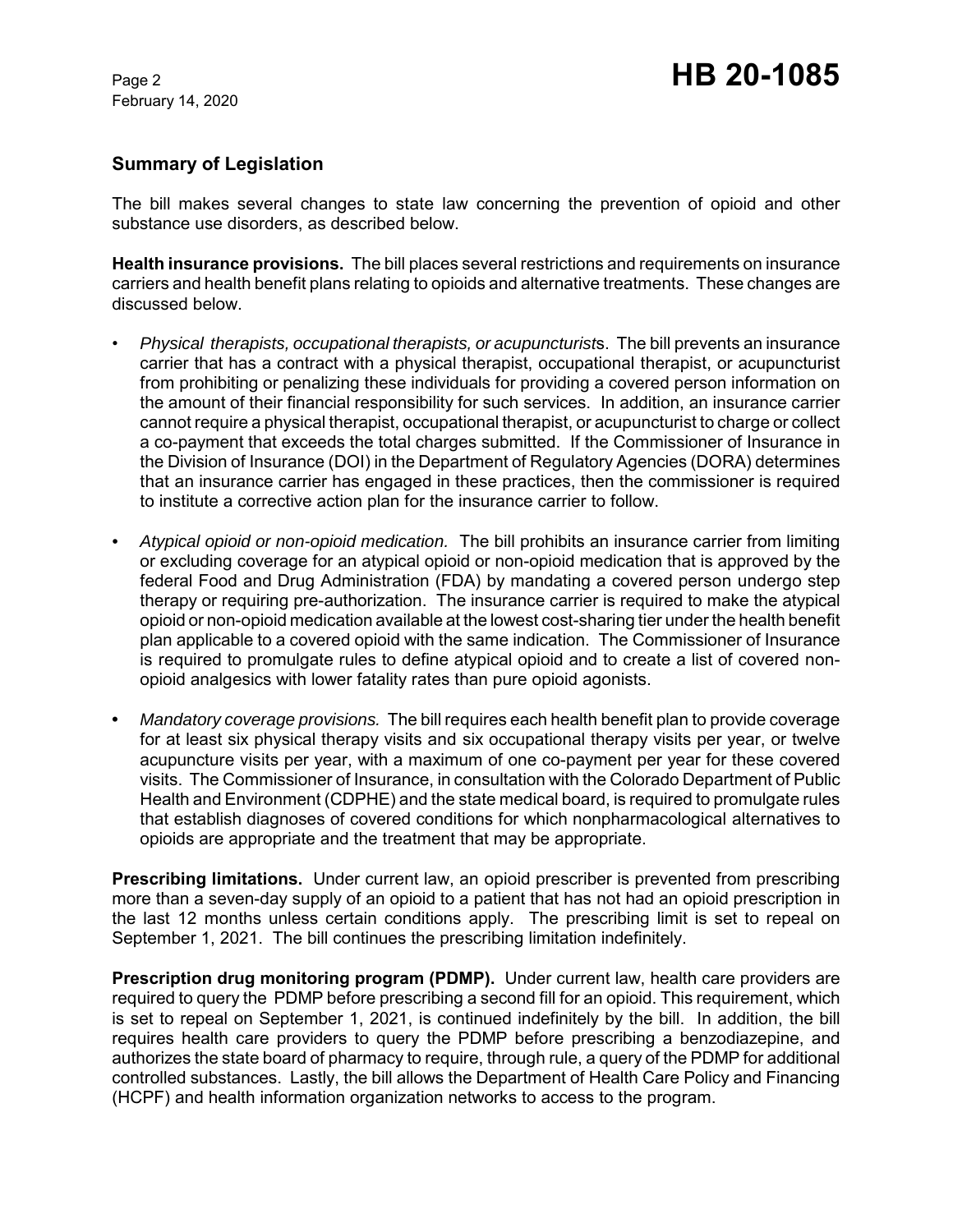**State and local public health funding.** The bill annually appropriates \$2.0 million from the Marijuana Tax Cash Fund (MTCF) to the CDPHE to pursue measures at the state and local levels to address opioid and other substance use disorder priorities. CDPHE may retain up to \$500,000 of this appropriation, with the remainder passed through to local public health agencies.

**SBIRT grant program**. For FY 2019-20 through FY 2023-24, the bill requires the General Assembly to make an annual appropriation of \$500,000 from the MTCF to continue the operation of the Substance Use Disorder Screening, Brief Intervention, and Referral to Treatment (SBIRT) Grant Program operated through HCPF.

**Education for providers.** The bill authorizes the Center for Research into Substance Use Disorder Prevention, Treatment, and Recovery Support Strategies (center) at the University of Colorado to include in its educational activities the best practices for prescribing benzodiazepines and the potential harm of inappropriately limiting prescriptions to chronic pain patients. The bill adds an emphasis for these educational activities to be directed to physicians, physician assistants, nurses, and dentists serving undeserved populations and communities. The center must report its findings and recommendations to the Opioid and Other Substance Use Disorders Committee by August 1, 2021. For FY 2020-21 through FY 2024-25, the bill requires the General Assembly to make an annual appropriation from the MTCF of \$250,000 to the Department of Human Services (DHS) for an allocation to the center. In addition, the bill directs the executive director of DORA to consult with the center and the State Medical Board to promulgate rules establishing competency-based continuing education requirements for physicians and physicians assistants concerning prescribing practices for opioids.

**Colorado substance use disorders prevention collaborative.** The bill requires the Office of Behavioral Health in the DHS to convene a Colorado substance use disorders prevention collaborative (collaborative) with institutions of higher education, nonprofit agencies, and other state agencies. The collaborative must implement a statewide strategic plan for prevention of substance use disorders, implement evidenced-based programs, work with stakeholders, and direct efforts to raise public awareness of the cost saving prevention measures. The bill requires the General Assembly to appropriate money for the collaborative from the MTCF for FY 2020-21 through FY 2023-24. The Office of Behavioral Health must report to the General Assembly by September 1, 2021, and by September 1 each year thereafter through 2024.

### **State Expenditures**

This bill will increase state expenditures by \$0.5 million in FY 2019-20, \$4.9 million and 1.7 FTE in FY 2020-21, and \$4.0 million and 1.9 FTE in FY 2021-22. These costs, which are paid from General Fund, cash funds, and federal funds, are spread across several agencies, and are shown in Table 2 and discussed below.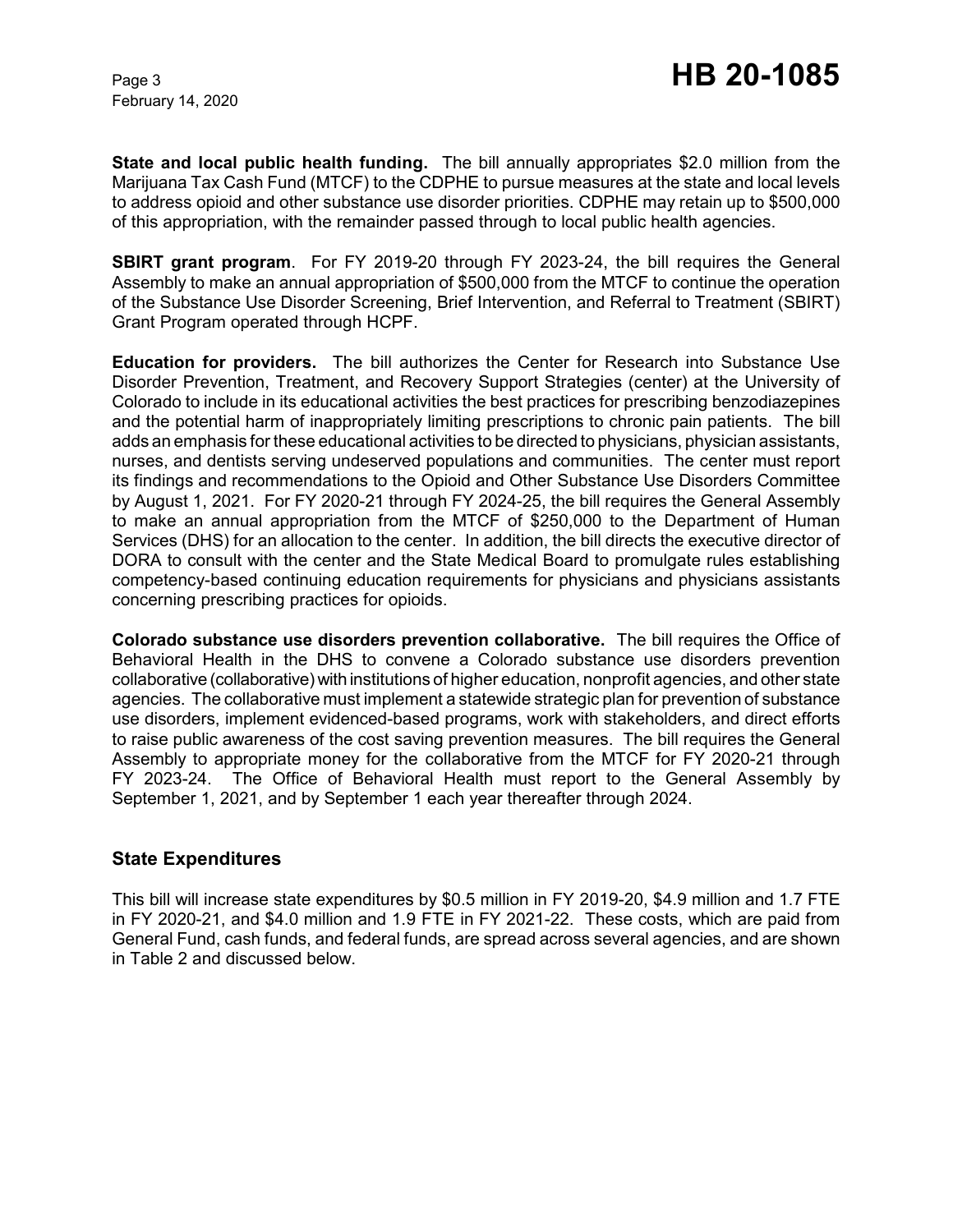**Table 2 Expenditures Under HB 20-1085**

|                                                                                                  | FY 2019-20             | FY 2020-21                                        | FY 2021-22                                      |
|--------------------------------------------------------------------------------------------------|------------------------|---------------------------------------------------|-------------------------------------------------|
| Dept. of Health Care Policy and Financing                                                        |                        |                                                   |                                                 |
| <b>SBIRT</b>                                                                                     | \$500,000              | \$500,000                                         | \$500,000                                       |
| Change to MMIS                                                                                   |                        | \$37,000                                          |                                                 |
| <b>PDMP Development Costs</b>                                                                    |                        | \$470,000                                         |                                                 |
| <b>PDMP Ongoing Operations costs</b>                                                             |                        | \$400,000                                         | \$410,000                                       |
| <b>HCPF Subtotal and Fund Split</b><br><b>General Fund</b><br>Cash Funds<br><b>Federal Funds</b> | \$500,000<br>\$500,000 | \$1,407,000<br>\$89,699<br>\$576,316<br>\$740,985 | \$910,000<br>\$61,415<br>\$546,110<br>\$302,475 |
| <b>Department of Human Services</b>                                                              |                        |                                                   |                                                 |
| <b>Personal Services</b>                                                                         |                        | \$74,814                                          | \$89,777                                        |
| <b>Operating Expenses</b>                                                                        |                        | \$1,080                                           | \$1,350                                         |
| <b>Capital Outlay Costs</b>                                                                      |                        | \$6,200                                           |                                                 |
| Travel                                                                                           |                        | \$780                                             | \$780                                           |
| <b>Education for Providers - The Center</b>                                                      |                        | \$250,000                                         | \$250,000                                       |
| Cost Prevention Education Campaign                                                               |                        | \$250,000                                         | \$250,000                                       |
| <b>Collaborative Consultation</b>                                                                |                        | \$50,000                                          | \$50,000                                        |
| Centrally Appropriated Costs*                                                                    |                        | \$14,546                                          | \$17,845                                        |
| FTE - Personal Services                                                                          |                        | 0.8 FTE                                           | 1.0 FTE                                         |
| <b>DHS Subtotal</b>                                                                              |                        | \$647,420                                         | \$659,752                                       |
| <b>Department of Regulatory Agencies</b>                                                         |                        |                                                   |                                                 |
| <b>PDMP</b> Integration                                                                          |                        | \$750,000                                         | \$418,000                                       |
| <b>Medical Board Rule Making</b>                                                                 |                        | \$2,550                                           |                                                 |
| <b>Legal Services</b>                                                                            |                        | \$15,990                                          |                                                 |
| <b>DORA Subtotal</b>                                                                             |                        | \$768,540                                         | \$418,000                                       |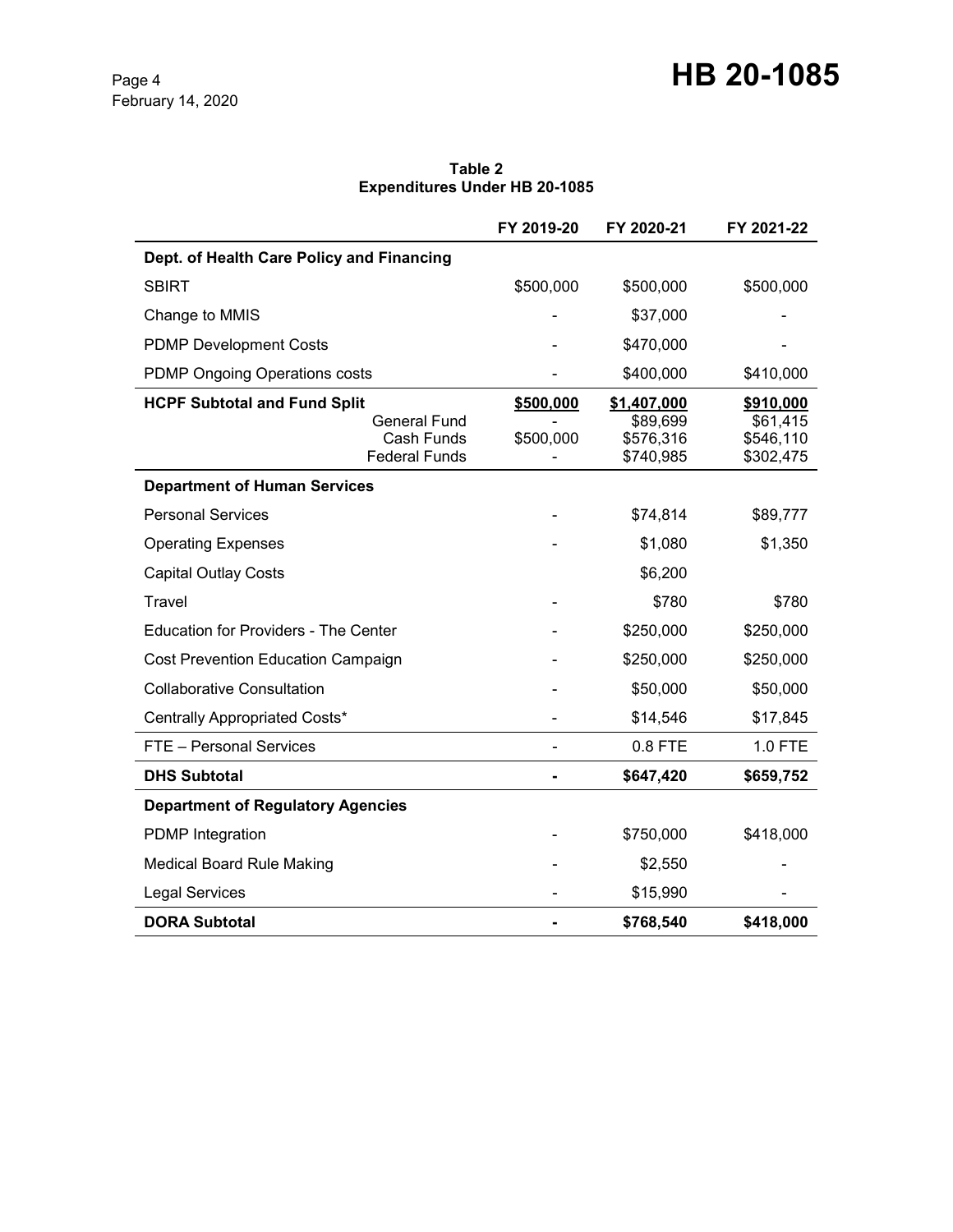|                                              | FY 2019-20 | FY 2020-21  | FY 2021-22  |
|----------------------------------------------|------------|-------------|-------------|
| Dept. of Public Health and Environment       |            |             |             |
| <b>Personal Services</b>                     |            | \$64,576    | \$64,576    |
| <b>Operating Expenses</b>                    |            | \$1,215     | \$1,215     |
| <b>Capital Outlay Costs</b>                  |            | \$6,200     |             |
| Pass-through to Local Public Health Agencies |            | \$1,564,009 | \$1,570,209 |
| Local Data Collection                        |            | \$364,000   | \$364,000   |
| Centrally Appropriated Costs*                |            | \$32,218    | \$31,637    |
| FTE - Personal Services                      |            | $0.9$ FTE   | $0.9$ FTE   |
| <b>CDPHE Subtotal</b>                        |            | \$2,032,218 | \$2,031,637 |
| <b>Total Cost</b>                            | \$500,000  | \$4,855,178 | \$4,019,389 |
| <b>Total FTE</b>                             |            | 1.7 FTE     | 1.9 FTE     |

**Table 2 Expenditures Under HB 20-1085 (Cont.)**

 *\* Centrally appropriated costs are not included in the bill's appropriation.*

**Health Care Policy and Financing.** This bill increases costs in HCPF by \$500,000 in FY 2019-20, \$1.4 million in FY 2020-21, and \$910,000 in FY 2021-22. These costs are to extend the SBIRT program and to utilize the PDMP query access granted under the bill for the purposes of care coordination and utilization review of Medicaid clients. The SBIRT Grant program costs are \$500,000 per year. System changes to interface with PDMP data are estimated at about \$900,000 per year, including development costs, ongoing operations costs, and change to the Medicaid Management Information System (MMIS). PDMP development costs and changes to the MMIS are eligible for a 90 percent federal match rate. Ongoing operational costs are eligible for a 75 percent federal match rate. A breakdown of these costs are shown in Table 2 above.

**Department of Human Services.** The bill will increase costs in the DHS, paid from the MTCF, by \$647,420 and 0.8 FTE in FY 2020-21 and \$659,752 and 1.0 FTE in FY 2021-22. These costs are outlined below.

- *Education for providers.* DHS will contract with the center to provide \$250,000 in funding per year from FY 2021-22 though FY 2023-24. The center will incorporate best practices for prescribing benzodiazepines and the potential harm of inappropriately limiting prescriptions to chronic pain patients into its educational activities. Workload for the DHS to administer the contract is minimal and can be accomplished within existing appropriations.
- *Collaborative*. The DHS requires 1.0 FTE for a project manager to collaborate and facilitate across agencies, institutions of higher education, and nonprofits, and to assist in implementing a statewide strategic plan for the prevention of substance use disorders and implementation of evidenced-based programs. The bill requires the collaborative to raise public awareness of cost saving prevention measures. A public awareness campaign is anticipated to cost \$250,000, based off other agency campaigns. Additional detail on costs for the DHS are provided in Table 2 above. First year costs assume a September 1, 2020, start date.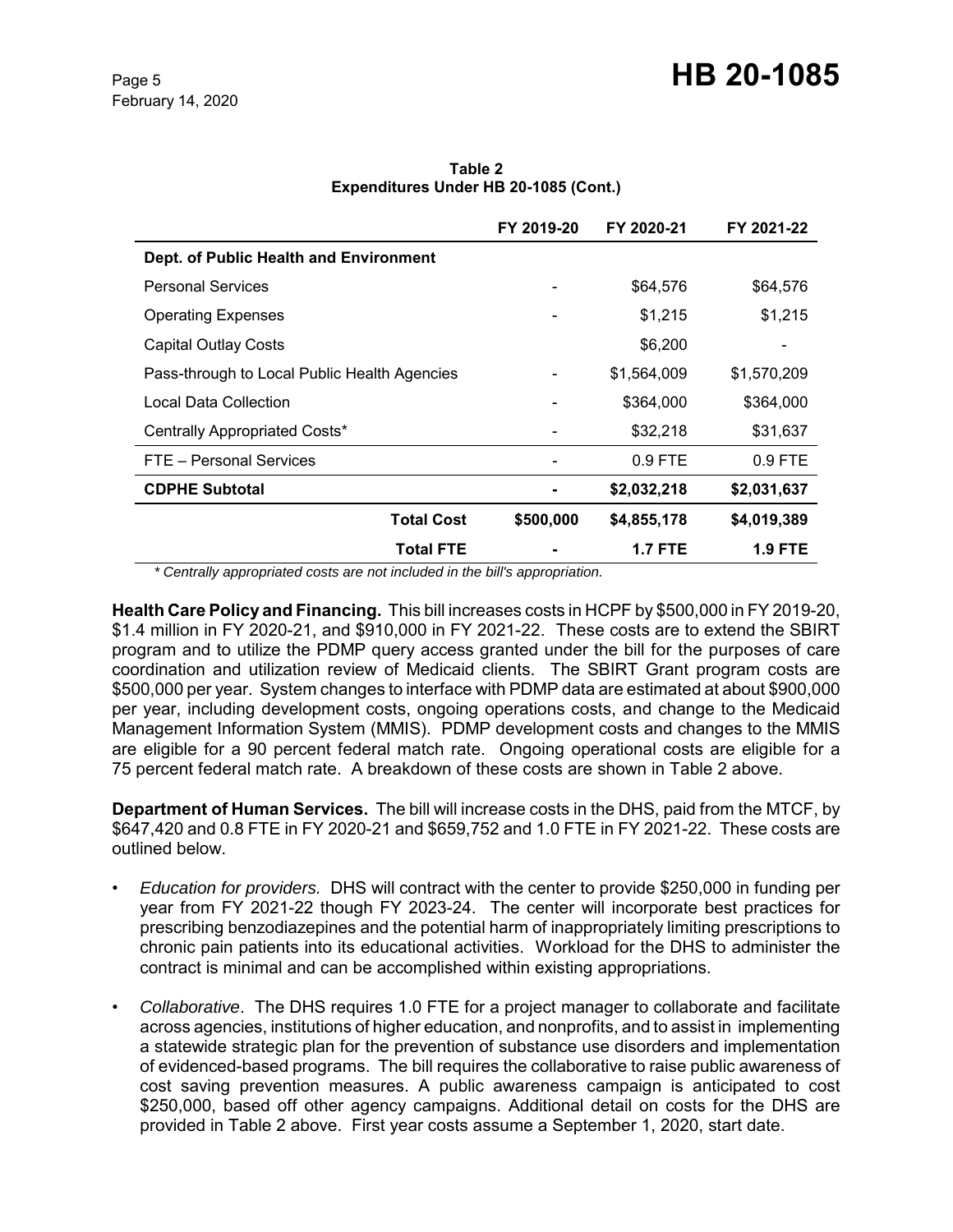**Colorado Department of Public Health and Environment.** The bill increases costs in the CDPHE by \$2,033,218 and 0.9 FTE in FY 2020-21 and \$2,031,636 and 0.9 FTE in FY 2021-22 paid from the MTCF, for the purpose of working at the state and local levels to address opioid and other substance use disorder priorities. Of this amount, \$1.6 million will be passed through to local public health agencies.

**Department of Regulatory Agencies.** The bill increases General Fund expenditures in DORA by \$768,540 in FY 2020-21 and \$418,000 in FY 2021-22 for PDMP integration, the rulemaking by the Colorado Medical Board, and legal services. These costs are outlined below.

- *Prescription Drug Monitoring Program.* System changes to PDMP are required to allow two health information exchanges to access the system. Integrating the PDMP is estimated to cost \$750,000 for development costs and \$418,000 for ongoing operational costs. Ongoing costs may vary from this initial estimate; if adjustments are needed they will be handled through the annual budget process.
- *Legal services and rulemaking.* DORA will require approximately 150 hours of legal services in FY 2020-21, provided by the Department of Law, to promulgate rules establishing competency-based continuing education requirements for physicians and physicians assistants concerning prescribing practices for opioids. In addition, the Colorado Medical Board will have one-time costs of \$2,550 for rulemaking.

**Centrally appropriated costs.** Pursuant to a Joint Budget Committee policy, certain costs associated with this bill are addressed through the annual budget process and centrally appropriated in the Long Bill or supplemental appropriations bills, rather than in this bill. These costs, which include employee insurance and supplemental employee retirement payments, are estimated to be \$47,764 in FY 2020-21 and \$49,482 in FY 2021-22.

### **Local Government**

To the extent that any local government agencies or health facilities receive grants from programs created or funded under the bill, revenue and corresponding expenditures and workload will increase for that local government.

# **Effective Date**

The bill takes effect upon signature of the Governor, or upon becoming law without his signature.

# **State Appropriations**

For FY 2019-20, the bill includes an appropriation of \$500,000 from the Marijuana Tax Cash Fund to the Department of Health Care Policy and Financing.

For FY 2020-21, this bill includes the following appropriations from the Marijuana Tax Cash Fund totaling \$2,750,000:

- \$500,000 to the Department of Health Care Policy and Financing;
- \$250,000 to the Department of Human Services; and
- \$2,000,000 to the Colorado Department of Public Health and Environment.